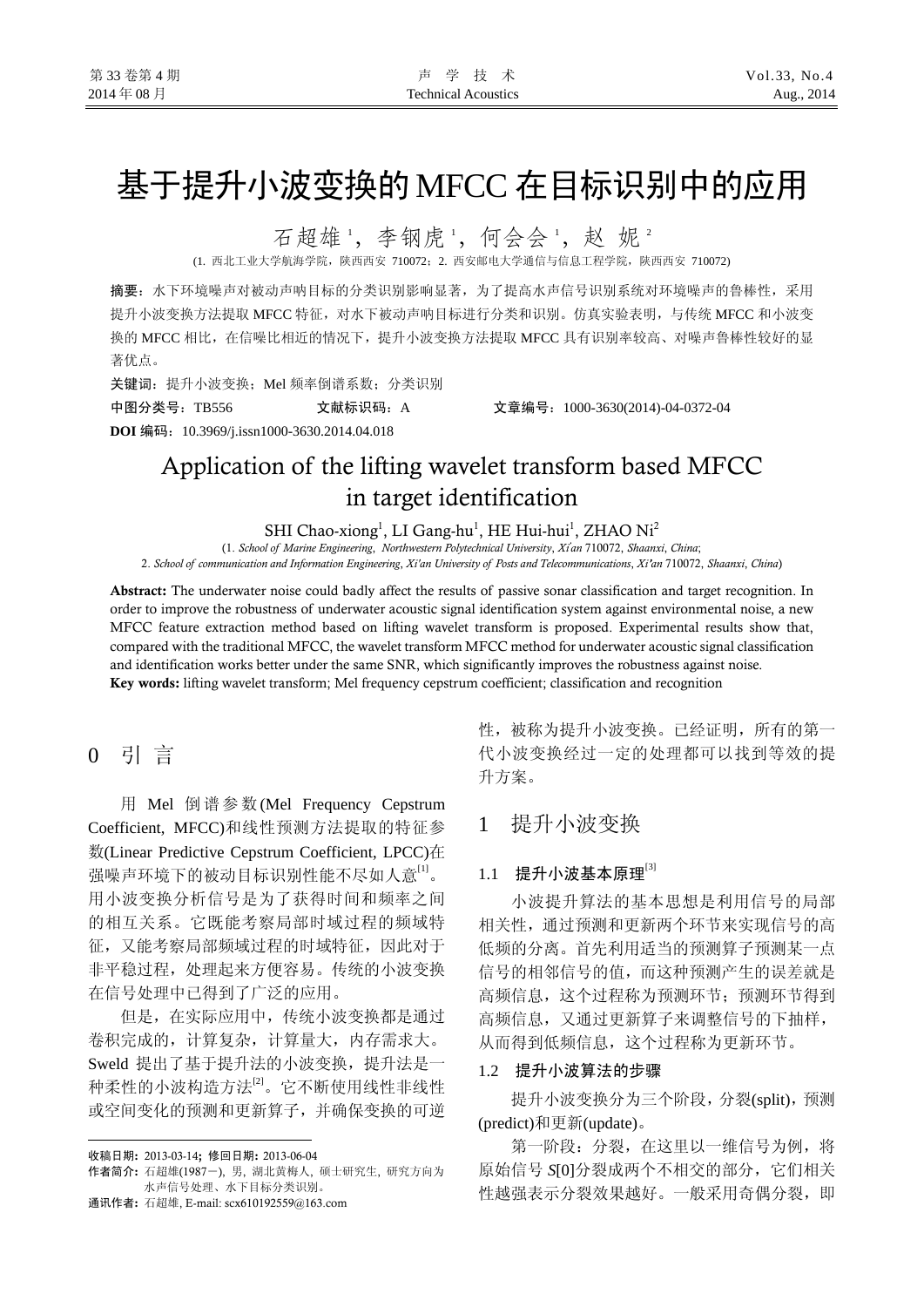将原信号分为奇序列  $S_0[n]$ 和偶序列  $S_0[n]$ , 对于提 升算法,奇偶分裂充分利用了信号的局域相关性, 它为第二、三阶段的预测和更新提供了数据基础。

第二阶段:预测,其本质是利用数据间的相关 性, 用  $S_c[n]$ 预测  $S_c[n]$ , 它们之间的误差表示信号 的细节信息,即小波系数 *d*[*n*],*d*[*n*]=*S*o[*n*]−*P*{*S*e[*n*]}, *P* 为这一过程中的预测算子,构造最简单的预测算 子是用偶序列中两个相邻数的均值,作为奇序列的 预测值。

第三阶段: 更新, 经讨以上两个步骤产生的小 波系数子集的性质并不和原始信号一致,而这些性 质很可能是其中的有用信息,因此需要一个更新操 作。通过更新算子 *U* 产生一个能与原始数据特性 保持一致的子集,即尺度系数 *c*[*n*],*c*[*n*]=*S*e[*n*]+ *U*{*d*[*n*]},更新的结果就是原始信号的近似。

上述三个步骤构成一个提升步,在上述基础上 继续进行提升,经过 *n* 次分解后就可以产生代表信 号高频部分和低频部分的小波系数和尺度系数。所 以,要实现提升小波算法就是求得预测算子 *P* 和更 新算子 *U*。

提升小波变换结构见图 1。





小波提升是一个可逆过程,其反变换和正变换 结构对称,算子符号相反,所以提升变换是一个可 逆变换,可以实现信号重构。

## 2 基于提升小波的 Mel 倒谱系数的特 征参数

#### 2.1 信号 MFCC 特征参数的提取

水声信号虽然具有缓慢的时变特性,但实验证 明 $[4]$ , 在约 1.3 s 的采样长度内, 各帧之间的 MFCC 差异比较小,可以认为短时平稳。基于水声信号的 平稳性假设,用 MFCC 作为水声目标的特征时,可 以忽略各帧之间的差异。在实验中,Hamming 窗的 长度为全部采样长度。

MFCC 参数提取的过程见图 2,其中预处理包 括分帧、加窗。FFT 把语音帧由时域变换到频域。

Mel 滤波器组的作用是利用人耳听觉特性信号的幅 度平方谱进行平滑。对数操作是为了压缩信号谱的 动态范围。离散余弦变化主要是来对不同频段的频 谱成份进行解相关处理,使各维向量之间相互独立。





#### 2.2 提升小波变换的 MFCC 特征提取

信号经过提升小波变换之后,主要能量集中在 低频尺度系数中。这种新的特征参数提取过程与传 统的只用 Mel 倒谱特征参数(MFCC)的提取过程相 比,不同之处在于使用提升小波技术对信号进行处 理。通过小波变换将信号中不同尺度上的变化趋势 提取和分离出来,根据小波变换的压缩特性,信号 的小波系数将是稀疏的,也就是在大多数点系数的 值相对很小, 在少数点系数值相对很大<sup>[5]</sup>。

从滤波器角度看,提升小波分析就是信号通过 一系列不同频带范围的带通滤波器,从而获得信号 在各频带内的信息。用提升小波变换来代替 FFT, 然后再进行 DCT 变换, 从而得到信号的 MFCC 特 征。使用提升小波变换将信号进行压缩处理,使得 信号小波系数的幅值在少数点出现极大值, 由此平 均幅度小,通过量化,可以去除一部分噪声谱,从 而间接提高分析的信噪比。

基于提升小波与Mel倒谱系数的特征参数提取 是从水声信号中提取出对信号识别有用的信息,它 对信号进行分析处理,去掉与识别无关的冗余信 息,获得影响识别的重要信息<sup>[6]</sup>。提升小波变换的 MFCC 提取过程如图 3 所示。



Fig.3 Extraction process of MFCC parameters with lifting wavelet transform

#### 3 仿真实验结果和分析

#### 3.1 提升小波变换去噪实验

本文利用提升小波变换进行了去噪试验,并和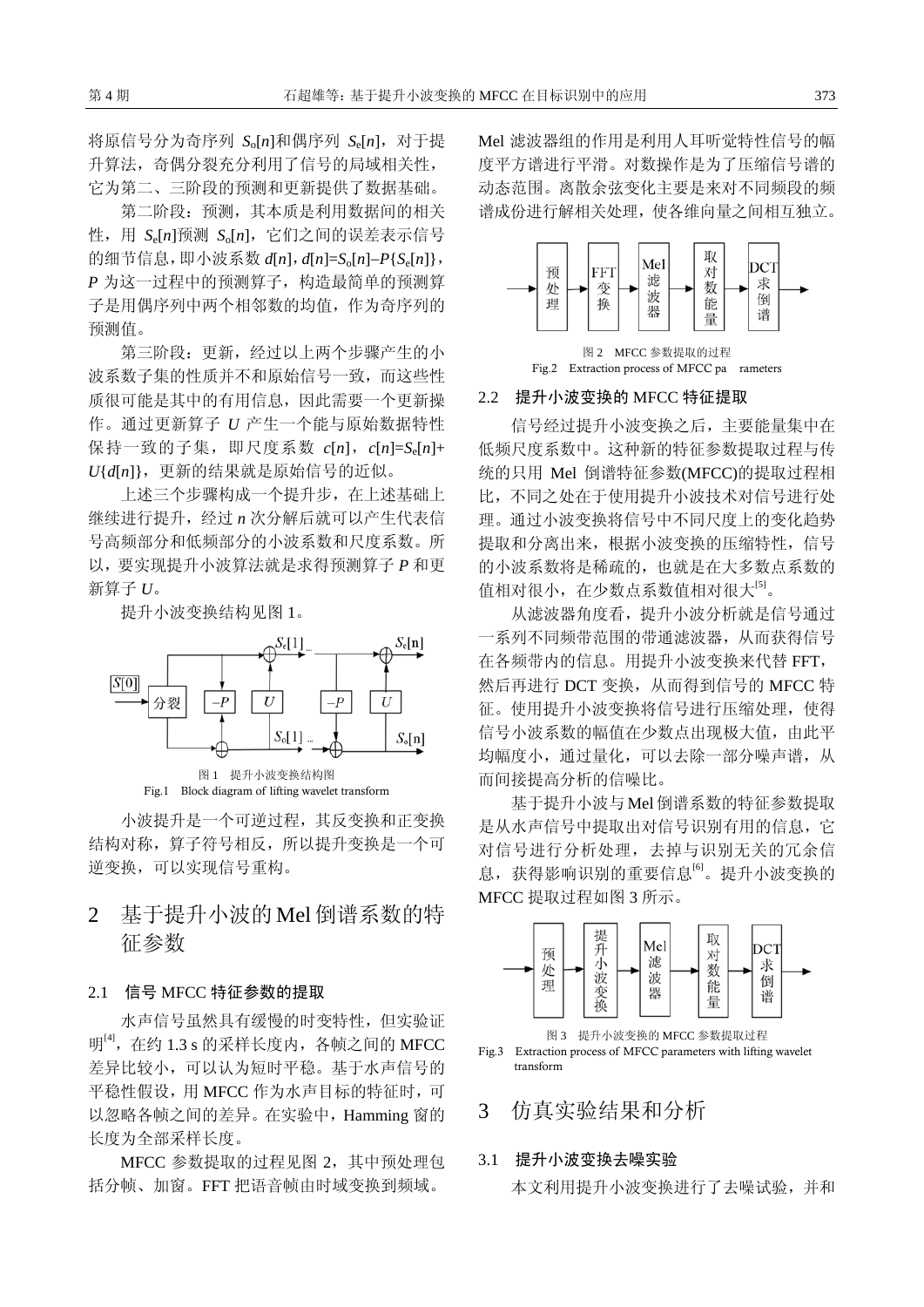传统小波去噪进行了比较。将记录的某原始信号(采 样点个数为 2048 点)加上高斯白噪声,噪声方差为  $\delta = 0.5$ 错误!未定义书签。错误!未定义书签。。

图 4 是利用提升小波变换的方法对原始声信号 处理的结果,由图 4 可以看出,原始信号完全淹没 在噪声背景中。然后分别用 Db 小波和其对应的提 升小波进行去噪。



可以看出,提升小波变换具有较好的去噪能 力,使噪声得到有效的抑制,而且保留了原始信号 的高频细节部分,原始特征信号有了明显改善。传 统小波变换只对低频部分做进一步分解,而对高频 部分即信号的细节部分不再继续分解,它能够很好 地表征一大类以低频信息为主要成分的信号,但它 不能很好地分解和表示包含大量细节信息(细小边 缘或纹理)的信号。

#### 3.2 提升小波变换提取MFCC的水声目标分类识别

在实际应用中,提升小波变换提取 Mel 倒谱系 数 MFCC 的水声目标信号分类识别的整个过程大 致可分为 5 个步聚, 如图 5 所示。首先对记录的实 测船信号进行预处理,其中包括对信号的检波、A/D 转换、量化和复制存储 1 个样本段;其次按照上述 方法对每个样本段进行提升小波变换;接着进行 MFCC 特征提取;最后进行分类识别。



本文对三类实测舰船信号进行试验,分别定义 为Ⅰ、Ⅱ和Ⅲ的三类目标信号,其采样频率为 22.05 kHz,三类信号的时域波形如图 6 所示。考虑目标 信号中节奏的周期一般在 10~40 ms, 1 帧的长度包 含 2~5 个节奏周期为宜,故选取 1 帧的长度为 20 ms,加入高斯噪声,使信噪比为 20 dB。三种方法 阶数确定为 12,每类取 100 组,输出为信号的 MFCC 特征矢量。采用提升小波方法得到了三类目 标的特征参数的归一化值,如图 7 所示。



分类识别实验,在三类目标信号中加入高斯平 稳噪声模拟。加噪后信号信噪比分别为从 20 dB 到 0 dB 和无噪声 6 种情况。

设计一个采用三层 BP 神经网络的分类器, 在 期望输出矢量为与该类型对应时,输出节点的输出 值为 1,其它输出节点的输出值为 0,即判别三类 目标的期望输出矢量分别为[1 0 0]、[0 1 0]、[0 0 1]。

由于数据样本过长,所以实验数据处理为 900 组,即形成了 900 组的特征矢量,每类目标各 300 组, 每组数据长度为 20 ms, 训练样本数取 90。对 传统 12 阶 MFCC 作特征参数、Db 小波变换的 MFCC 和 Db 提升算法处理的 MFCC 新特征参数 3 种情况进行实验。实验结果见表 1。